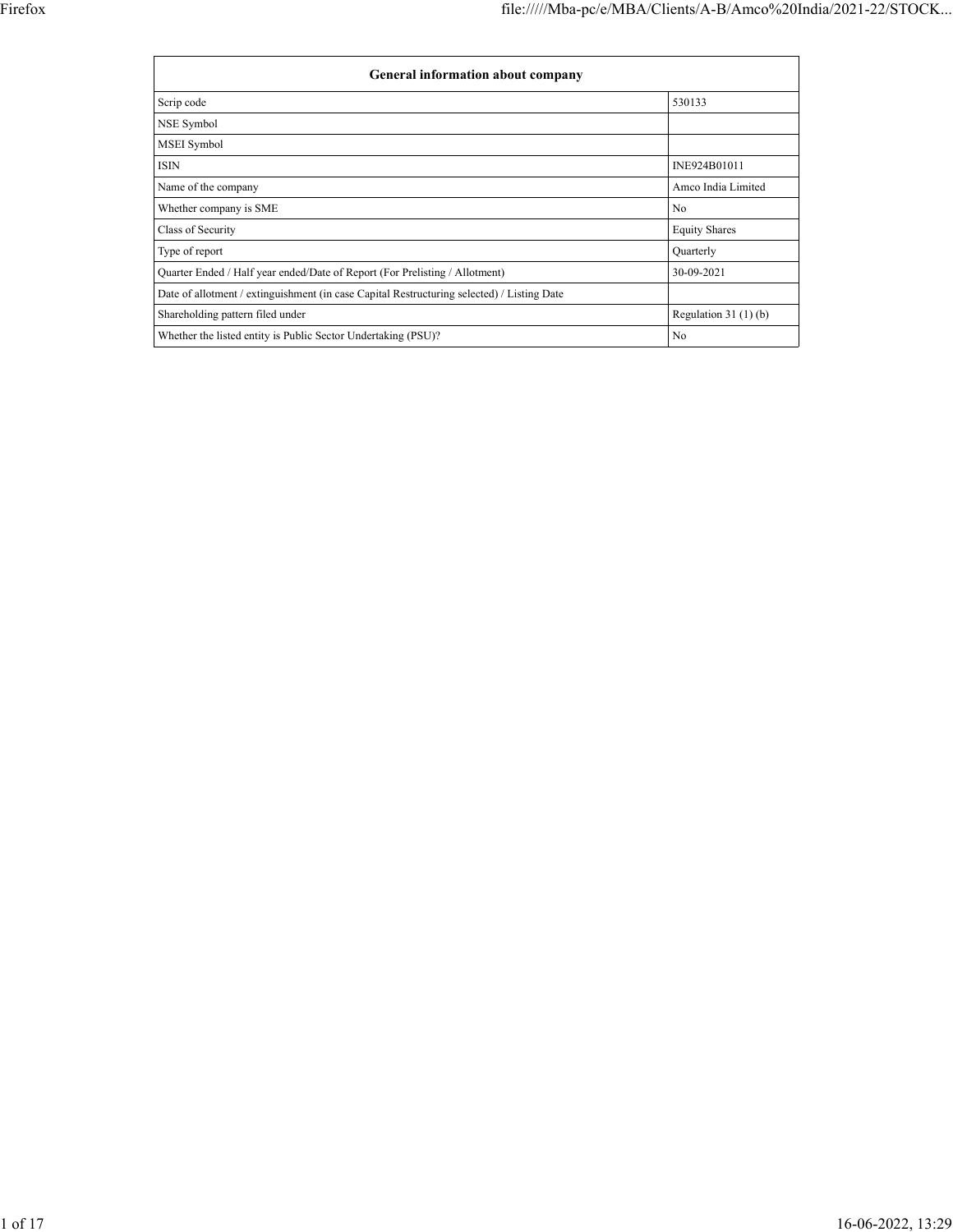|                | <b>Declaration</b>                                                                        |                |                                |                       |                            |  |  |  |  |
|----------------|-------------------------------------------------------------------------------------------|----------------|--------------------------------|-----------------------|----------------------------|--|--|--|--|
| Sr.<br>No.     | Particular                                                                                | Yes/No         | Promoter and<br>Promoter Group | Public<br>shareholder | Non Promoter-Non<br>Public |  |  |  |  |
|                | Whether the Listed Entity has issued any partly paid up<br>shares?                        | No             | N <sub>0</sub>                 | N <sub>0</sub>        | No                         |  |  |  |  |
| $\overline{2}$ | Whether the Listed Entity has issued any Convertible<br>Securities?                       | No             | No                             | N <sub>0</sub>        | No                         |  |  |  |  |
| 3              | Whether the Listed Entity has issued any Warrants?                                        | N <sub>0</sub> | N <sub>0</sub>                 | N <sub>0</sub>        | N <sub>0</sub>             |  |  |  |  |
| $\overline{4}$ | Whether the Listed Entity has any shares against which<br>depository receipts are issued? | No             | N <sub>0</sub>                 | N <sub>0</sub>        | N <sub>0</sub>             |  |  |  |  |
| 5              | Whether the Listed Entity has any shares in locked-in?                                    | N <sub>0</sub> | N <sub>o</sub>                 | N <sub>0</sub>        | N <sub>o</sub>             |  |  |  |  |
| 6              | Whether any shares held by promoters are pledge or<br>otherwise encumbered?               | No             | N <sub>0</sub>                 |                       |                            |  |  |  |  |
| 7              | Whether company has equity shares with differential<br>voting rights?                     | N <sub>0</sub> | N <sub>0</sub>                 | N <sub>0</sub>        | N <sub>0</sub>             |  |  |  |  |
| 8              | Whether the listed entity has any significant beneficial<br>owner?                        | Yes            |                                |                       |                            |  |  |  |  |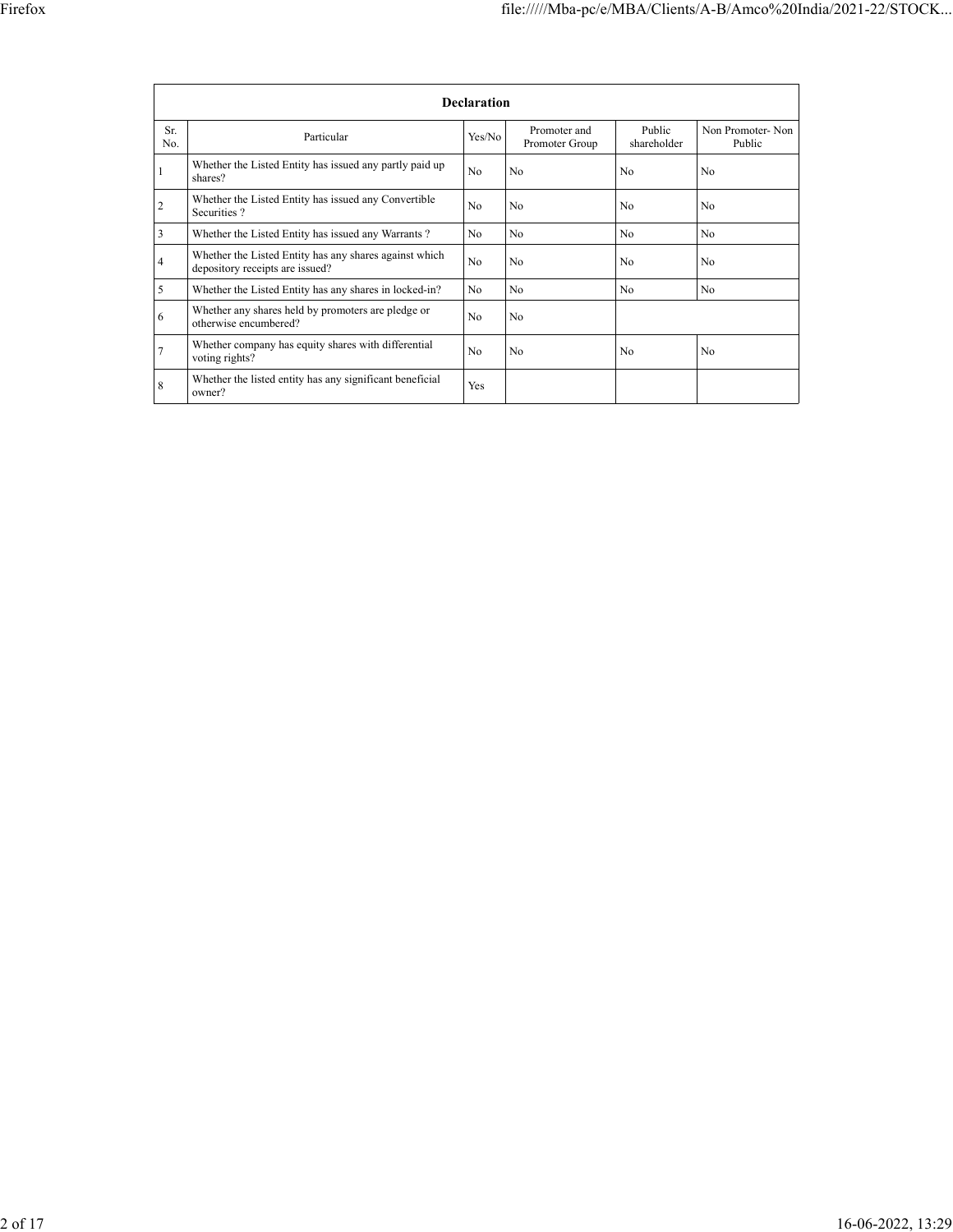|                 | <b>Table I - Summary Statement holding of specified securities</b> |                                  |                                   |                             |                                                                  |                           |                                                  |                                                                  |               |         |                     |
|-----------------|--------------------------------------------------------------------|----------------------------------|-----------------------------------|-----------------------------|------------------------------------------------------------------|---------------------------|--------------------------------------------------|------------------------------------------------------------------|---------------|---------|---------------------|
| Category<br>(1) |                                                                    |                                  | No. of                            | No. Of<br>Partly            | No. Of<br>shares<br>underlying<br>Depository<br>Receipts<br>(VI) | Total nos.<br>shares held | Shareholding as<br>a % of total no.<br>of shares | Number of Voting Rights held in each<br>class of securities (IX) |               |         |                     |
|                 | Category of<br>shareholder<br>(II)                                 | Nos. Of<br>shareholders<br>(III) | fully paid<br>up equity<br>shares | paid-up<br>equity<br>shares |                                                                  | $(VII) =$<br>$(IV)+(V)+$  | (calculated as<br>per SCRR,                      | No of Voting (XIV) Rights                                        |               |         | Total as a          |
|                 |                                                                    |                                  | $held$ (IV)                       | held<br>(V)                 |                                                                  | (VI)                      | 1957) (VIII) As<br>$a\%$ of<br>$(A+B+C2)$        | Class<br>eg: $X$                                                 | Class<br>eg:y | Total   | $%$ of<br>$(A+B+C)$ |
| (A)             | Promoter &<br>Promoter<br>Group                                    | 9                                | 2657808                           |                             |                                                                  | 2657808                   | 64.67                                            | 2657808                                                          |               | 2657808 | 64.67               |
| (B)             | Public                                                             | 2406                             | 1452192                           |                             |                                                                  | 1452192                   | 35.33                                            | 1452192                                                          |               | 1452192 | 35.33               |
| (C)             | Non<br>Promoter-<br>Non Public                                     |                                  |                                   |                             |                                                                  |                           |                                                  |                                                                  |               |         |                     |
| (C1)            | <b>Shares</b><br>underlying<br><b>DRs</b>                          |                                  |                                   |                             |                                                                  |                           |                                                  |                                                                  |               |         |                     |
| (C2)            | Shares held<br>by<br>Employee<br>Trusts                            |                                  |                                   |                             |                                                                  |                           |                                                  |                                                                  |               |         |                     |
|                 | Total                                                              | 2415                             | 4110000                           |                             |                                                                  | 4110000                   | 100                                              | 4110000                                                          |               | 4110000 | 100                 |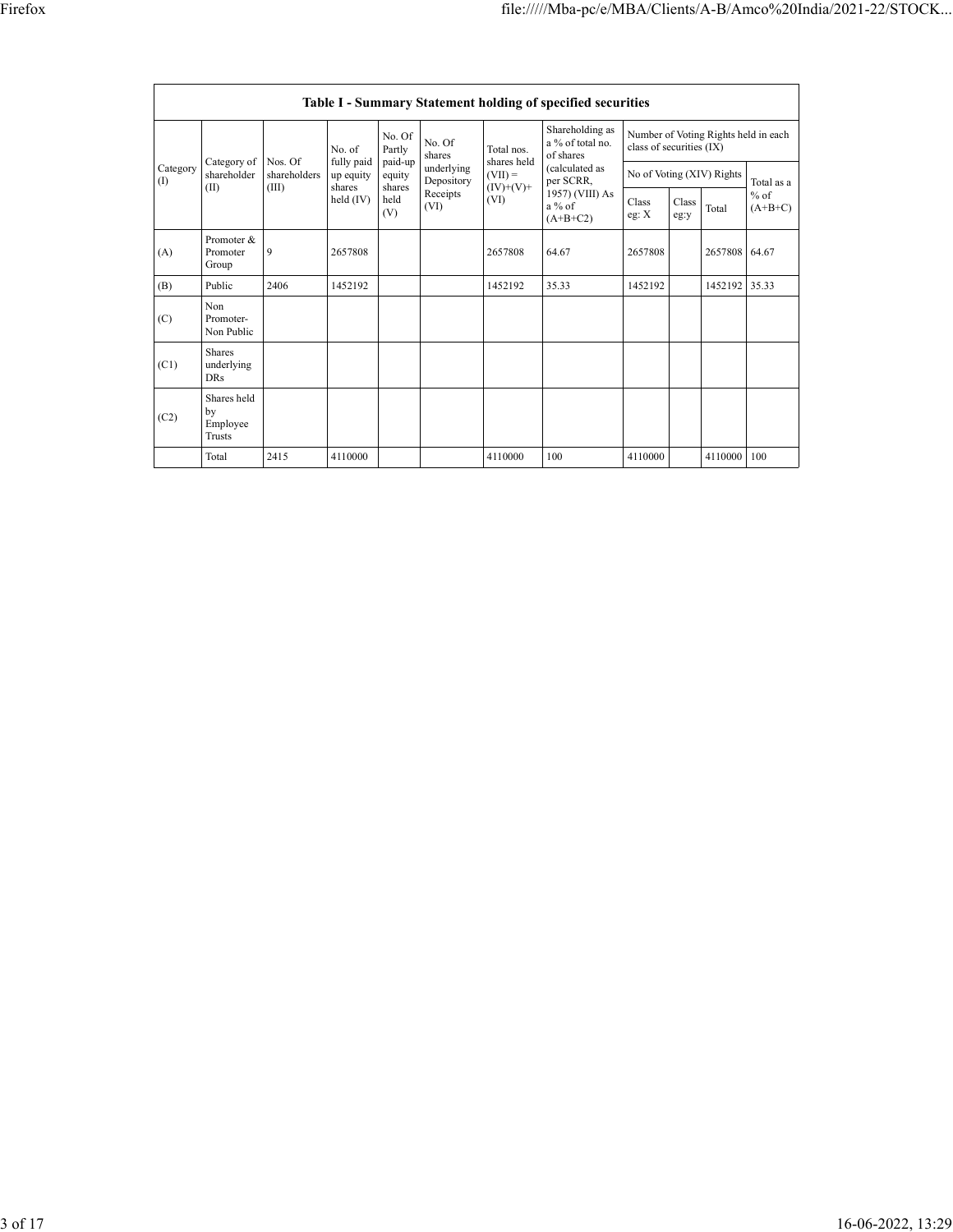|          | Table I - Summary Statement holding of specified securities |                                                                                         |                                                                             |                                                                                                               |                                                                                                                                                                                         |                                        |                                                      |                                                                               |                                                  |                                       |
|----------|-------------------------------------------------------------|-----------------------------------------------------------------------------------------|-----------------------------------------------------------------------------|---------------------------------------------------------------------------------------------------------------|-----------------------------------------------------------------------------------------------------------------------------------------------------------------------------------------|----------------------------------------|------------------------------------------------------|-------------------------------------------------------------------------------|--------------------------------------------------|---------------------------------------|
| Category | Category of<br>shareholder<br>(II)                          | No. Of<br><b>Shares</b><br>Underlying<br>Outstanding<br>convertible<br>securities $(X)$ | No. of<br><b>Shares</b><br>Underlying<br>Outstanding<br>Warrants<br>$(X_i)$ | No. Of Shares<br>Underlying<br>Outstanding<br>convertible<br>securities and<br>No. Of<br>Warrants (Xi)<br>(a) | Shareholding, as<br>a % assuming full<br>conversion of<br>convertible<br>securities (as a<br>percentage of<br>diluted share<br>capital) $(XI)$ =<br>$(VII)+(X)$ As a %<br>of $(A+B+C2)$ | Number of<br>Locked in<br>shares (XII) |                                                      | Number of<br><b>Shares</b><br>pledged or<br>otherwise<br>encumbered<br>(XIII) |                                                  | Number of<br>equity shares<br>held in |
| (I)      |                                                             |                                                                                         |                                                                             |                                                                                                               |                                                                                                                                                                                         | No.<br>(a)                             | As a $%$<br>of total<br><b>Shares</b><br>held<br>(b) | No.<br>(a)                                                                    | As a $%$<br>of total<br><b>Shares</b><br>held(b) | dematerialized<br>form $(XIV)$        |
| (A)      | Promoter &<br>Promoter<br>Group                             |                                                                                         |                                                                             |                                                                                                               | 64.67                                                                                                                                                                                   |                                        |                                                      |                                                                               |                                                  | 2657808                               |
| (B)      | Public                                                      |                                                                                         |                                                                             |                                                                                                               | 35.33                                                                                                                                                                                   |                                        |                                                      |                                                                               |                                                  | 1240953                               |
| (C)      | Non<br>Promoter-<br>Non Public                              |                                                                                         |                                                                             |                                                                                                               |                                                                                                                                                                                         |                                        |                                                      |                                                                               |                                                  |                                       |
| (C1)     | <b>Shares</b><br>underlying<br><b>DRs</b>                   |                                                                                         |                                                                             |                                                                                                               |                                                                                                                                                                                         |                                        |                                                      |                                                                               |                                                  |                                       |
| (C2)     | Shares held<br>by<br>Employee<br><b>Trusts</b>              |                                                                                         |                                                                             |                                                                                                               |                                                                                                                                                                                         |                                        |                                                      |                                                                               |                                                  |                                       |
|          | Total                                                       |                                                                                         |                                                                             |                                                                                                               | 100                                                                                                                                                                                     |                                        |                                                      |                                                                               |                                                  | 3898761                               |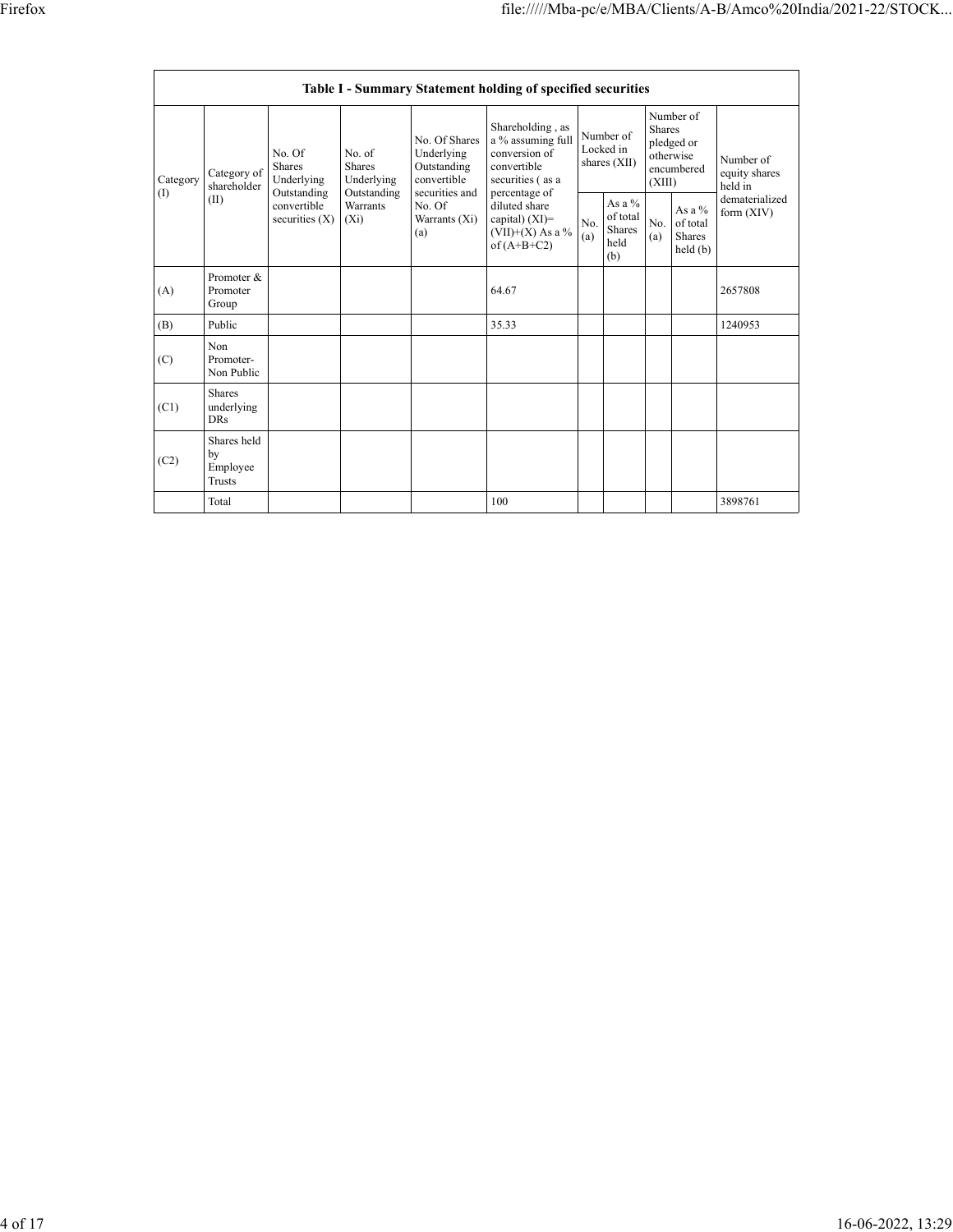|                                                                                           | Table II - Statement showing shareholding pattern of the Promoter and Promoter Group                                |                                  |                             |                       |                                                |                                     |                                                              |                              |               |                                                                  |                           |
|-------------------------------------------------------------------------------------------|---------------------------------------------------------------------------------------------------------------------|----------------------------------|-----------------------------|-----------------------|------------------------------------------------|-------------------------------------|--------------------------------------------------------------|------------------------------|---------------|------------------------------------------------------------------|---------------------------|
|                                                                                           |                                                                                                                     |                                  | No. of<br>fully             | No.<br>Of<br>Partly   | No. Of                                         | Total nos.                          | Shareholding<br>as a % of total                              |                              |               | Number of Voting Rights held in<br>each class of securities (IX) |                           |
| Sr.                                                                                       | Category & Name<br>of the<br>Shareholders (I)                                                                       | Nos. Of<br>shareholders<br>(III) | paid up<br>equity<br>shares | paid-<br>up<br>equity | shares<br>underlying<br>Depository<br>Receipts | shares<br>held (VII)<br>$(IV)+(V)+$ | no. of shares<br>(calculated as<br>per SCRR,<br>1957) (VIII) | No of Voting (XIV)<br>Rights |               |                                                                  | Total<br>as a %<br>of     |
|                                                                                           |                                                                                                                     |                                  | held<br>(IV)                | shares<br>held<br>(V) | (VI)                                           | (VI)                                | As a % of<br>$(A+B+C2)$                                      | Class<br>eg: X               | Class<br>eg:y | Total                                                            | Total<br>Voting<br>rights |
| A                                                                                         | Table II - Statement showing shareholding pattern of the Promoter and Promoter Group                                |                                  |                             |                       |                                                |                                     |                                                              |                              |               |                                                                  |                           |
| (1)                                                                                       | Indian                                                                                                              |                                  |                             |                       |                                                |                                     |                                                              |                              |               |                                                                  |                           |
| (a)                                                                                       | Individuals/Hindu<br>undivided Family                                                                               | 8                                | 2261633                     |                       |                                                | 2261633                             | 55.03                                                        | 2261633                      |               | 2261633                                                          | 55.03                     |
| (d)                                                                                       | Any Other<br>(specify)                                                                                              | 1                                | 396175                      |                       |                                                | 396175                              | 9.64                                                         | 396175                       |               | 396175                                                           | 9.64                      |
| Sub-Total<br>(A)(1)                                                                       |                                                                                                                     | 9                                | 2657808                     |                       |                                                | 2657808                             | 64.67                                                        | 2657808                      |               | 2657808                                                          | 64.67                     |
| (2)                                                                                       | Foreign                                                                                                             |                                  |                             |                       |                                                |                                     |                                                              |                              |               |                                                                  |                           |
| Total<br>Shareholding<br>of Promoter<br>and Promoter<br>Group<br>$(A)=A)$<br>$(1)+(A)(2)$ |                                                                                                                     | 9                                | 2657808                     |                       |                                                | 2657808                             | 64.67                                                        | 2657808                      |               | 2657808                                                          | 64.67                     |
| B                                                                                         | Table III - Statement showing shareholding pattern of the Public shareholder                                        |                                  |                             |                       |                                                |                                     |                                                              |                              |               |                                                                  |                           |
| (1)                                                                                       | Institutions                                                                                                        |                                  |                             |                       |                                                |                                     |                                                              |                              |               |                                                                  |                           |
| (a)                                                                                       | Mutual Funds                                                                                                        | $\,1$                            | 200                         |                       |                                                | 200                                 | $\boldsymbol{0}$                                             | 200                          |               | 200                                                              | $\boldsymbol{0}$          |
| Sub-Total<br>(B)(1)                                                                       |                                                                                                                     | 1                                | 200                         |                       |                                                | 200                                 | $\boldsymbol{0}$                                             | 200                          |               | 200                                                              | $\boldsymbol{0}$          |
| (2)                                                                                       | Central<br>Government/State<br>Government(s)<br>President of India                                                  | 1                                | 100000                      |                       |                                                | 100000                              | 2.43                                                         | 100000                       |               | 100000                                                           | 2.43                      |
| Sub-Total<br>(B)(2)                                                                       |                                                                                                                     | 1                                | 100000                      |                       |                                                | 100000                              | 2.43                                                         | 100000                       |               | 100000                                                           | 2.43                      |
| (3)                                                                                       | Non-institutions                                                                                                    |                                  |                             |                       |                                                |                                     |                                                              |                              |               |                                                                  |                           |
| (a(i))                                                                                    | Individuals -<br>i.Individual<br>shareholders<br>holding nominal<br>share capital up to<br>Rs. 2 lakhs.             | 2307                             | 645375                      |                       |                                                | 645375                              | 15.7                                                         | 645375                       |               | 645375                                                           | 15.7                      |
| (a(ii))                                                                                   | Individuals - ii.<br>Individual<br>shareholders<br>holding nominal<br>share capital in<br>excess of Rs. 2<br>lakhs. | 6                                | 623719                      |                       |                                                | 623719                              | 15.18                                                        | 623719                       |               | 623719                                                           | 15.18                     |
| (e)                                                                                       | Any Other<br>(specify)                                                                                              | 91                               | 82898                       |                       |                                                | 82898                               | 2.02                                                         | 82898                        |               | 82898                                                            | 2.02                      |
| Sub-Total<br>(B)(3)                                                                       |                                                                                                                     | 2404                             | 1351992                     |                       |                                                | 1351992                             | 32.9                                                         | 1351992                      |               | 1351992                                                          | 32.9                      |
| Total Public<br>Shareholding<br>$(B)=B)$<br>$(1)+(B)$<br>$(2)+(B)(3)$                     |                                                                                                                     | 2406                             | 1452192                     |                       |                                                | 1452192                             | 35.33                                                        | 1452192                      |               | 1452192 35.33                                                    |                           |
| С                                                                                         | Table IV - Statement showing shareholding pattern of the Non Promoter- Non Public shareholder                       |                                  |                             |                       |                                                |                                     |                                                              |                              |               |                                                                  |                           |
| Total (<br>$A+B+C2$ )                                                                     |                                                                                                                     | 2415                             | 4110000                     |                       |                                                | 4110000                             | 100                                                          | 4110000                      |               | 4110000                                                          | 100                       |
| Total<br>$(A+B+C)$                                                                        |                                                                                                                     | 2415                             | 4110000                     |                       |                                                | 4110000                             | 100                                                          | 4110000                      |               | 4110000 100                                                      |                           |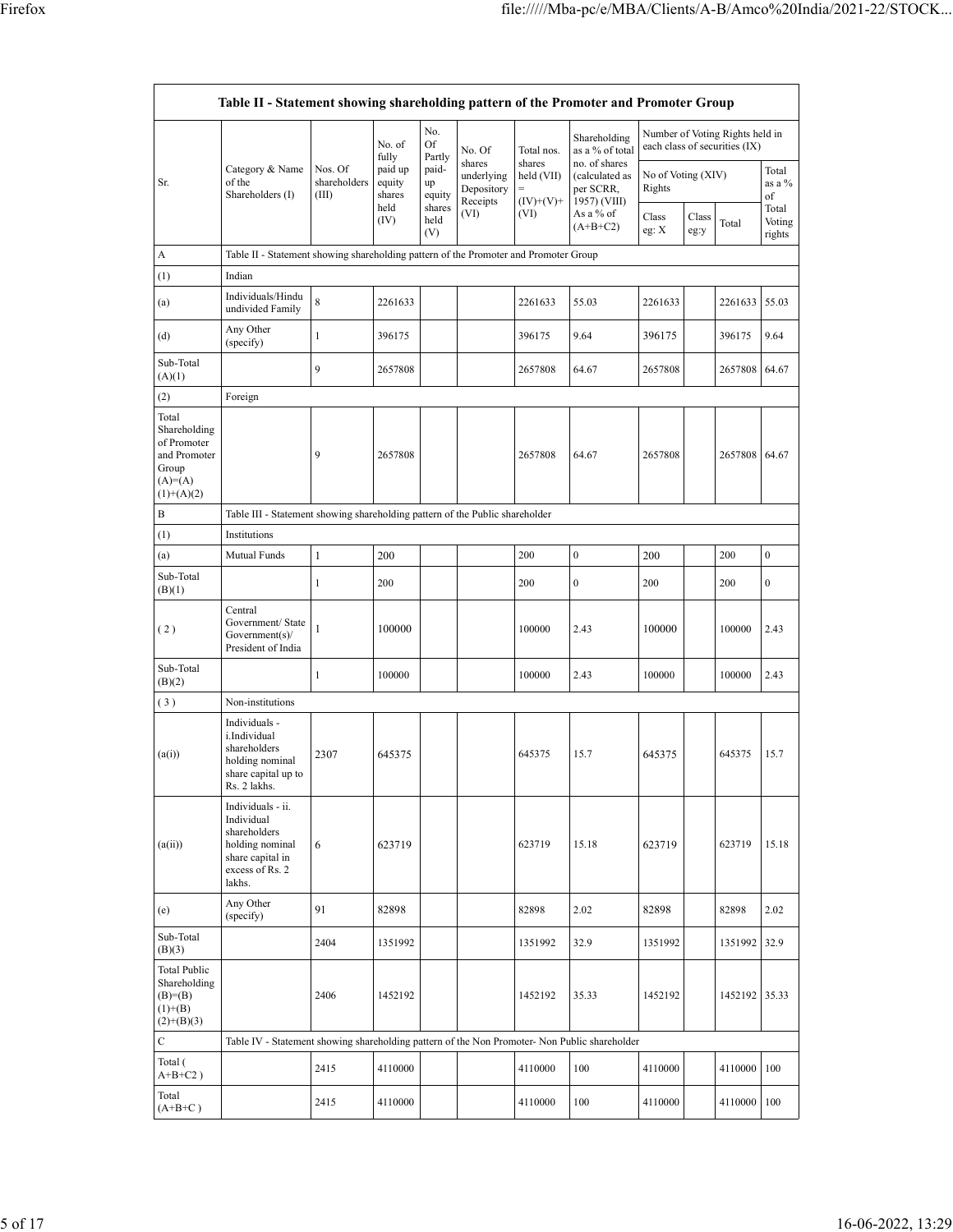| Table II - Statement showing shareholding pattern of the Promoter and Promoter Group   |                                                                               |                                                                |                                                                                                               |                                                                                                            |                                        |                                         |                                                                               |                                         |                                                         |
|----------------------------------------------------------------------------------------|-------------------------------------------------------------------------------|----------------------------------------------------------------|---------------------------------------------------------------------------------------------------------------|------------------------------------------------------------------------------------------------------------|----------------------------------------|-----------------------------------------|-------------------------------------------------------------------------------|-----------------------------------------|---------------------------------------------------------|
| Sr.                                                                                    | No. Of Shares<br>Underlying<br>Outstanding<br>convertible<br>securities $(X)$ | No. of Shares<br>Underlying<br>Outstanding<br>Warrants $(X_i)$ | No. Of Shares<br>Underlying<br>Outstanding<br>convertible<br>securities and<br>No. Of<br>Warrants (Xi)<br>(a) | Shareholding, as a<br>% assuming full<br>conversion of<br>convertible<br>securities (as a<br>percentage of | Number of<br>Locked in<br>shares (XII) |                                         | Number of<br><b>Shares</b><br>pledged or<br>otherwise<br>encumbered<br>(XIII) |                                         | Number of<br>equity shares<br>held in<br>dematerialized |
|                                                                                        |                                                                               |                                                                |                                                                                                               | diluted share<br>capital) $(XI)=$<br>$(VII)+(X)$ As a %<br>of $(A+B+C2)$                                   | No.<br>(a)                             | As a %<br>of total<br>Shares<br>held(b) | No.<br>(a)                                                                    | As a %<br>of total<br>Shares<br>held(b) | form (XIV)                                              |
| А                                                                                      |                                                                               |                                                                |                                                                                                               | Table II - Statement showing shareholding pattern of the Promoter and Promoter Group                       |                                        |                                         |                                                                               |                                         |                                                         |
| (1)                                                                                    | Indian                                                                        |                                                                |                                                                                                               |                                                                                                            |                                        |                                         |                                                                               |                                         |                                                         |
| (a)                                                                                    |                                                                               |                                                                |                                                                                                               | 55.03                                                                                                      |                                        |                                         |                                                                               |                                         | 2261633                                                 |
| (d)                                                                                    |                                                                               |                                                                |                                                                                                               | 9.64                                                                                                       |                                        |                                         |                                                                               |                                         | 396175                                                  |
| Sub-Total<br>(A)(1)                                                                    |                                                                               |                                                                |                                                                                                               | 64.67                                                                                                      |                                        |                                         |                                                                               |                                         | 2657808                                                 |
| (2)                                                                                    | Foreign                                                                       |                                                                |                                                                                                               |                                                                                                            |                                        |                                         |                                                                               |                                         |                                                         |
| Total<br>Shareholding of<br>Promoter and<br>Promoter Group<br>$(A)=A)$<br>$(1)+(A)(2)$ |                                                                               |                                                                |                                                                                                               | 64.67                                                                                                      |                                        |                                         |                                                                               |                                         | 2657808                                                 |
| В                                                                                      |                                                                               |                                                                |                                                                                                               | Table III - Statement showing shareholding pattern of the Public shareholder                               |                                        |                                         |                                                                               |                                         |                                                         |
| (1)                                                                                    | Institutions                                                                  |                                                                |                                                                                                               |                                                                                                            |                                        |                                         |                                                                               |                                         |                                                         |
| (a)                                                                                    |                                                                               |                                                                |                                                                                                               | $\boldsymbol{0}$                                                                                           |                                        |                                         |                                                                               |                                         | $\boldsymbol{0}$                                        |
| Sub-Total<br>(B)(1)                                                                    |                                                                               |                                                                |                                                                                                               | $\boldsymbol{0}$                                                                                           |                                        |                                         |                                                                               |                                         | $\boldsymbol{0}$                                        |
| (2)                                                                                    |                                                                               |                                                                |                                                                                                               | 2.43                                                                                                       |                                        |                                         |                                                                               |                                         | 100000                                                  |
| Sub-Total<br>(B)(2)                                                                    |                                                                               |                                                                |                                                                                                               | 2.43                                                                                                       |                                        |                                         |                                                                               |                                         | 100000                                                  |
| (3)                                                                                    | Non-institutions                                                              |                                                                |                                                                                                               |                                                                                                            |                                        |                                         |                                                                               |                                         |                                                         |
| (a(i))                                                                                 |                                                                               |                                                                |                                                                                                               | 15.7                                                                                                       |                                        |                                         |                                                                               |                                         | 473337                                                  |
| (a(ii))                                                                                |                                                                               |                                                                |                                                                                                               | 15.18                                                                                                      |                                        |                                         |                                                                               |                                         | 623719                                                  |
| (e)                                                                                    |                                                                               |                                                                |                                                                                                               | 2.02                                                                                                       |                                        |                                         |                                                                               |                                         | 43897                                                   |
| Sub-Total<br>(B)(3)                                                                    |                                                                               |                                                                |                                                                                                               | 32.9                                                                                                       |                                        |                                         |                                                                               |                                         | 1140953                                                 |
| <b>Total Public</b><br>Shareholding<br>$(B)=(B)(1)+(B)$<br>$(2)+(B)(3)$                |                                                                               |                                                                |                                                                                                               | 35.33                                                                                                      |                                        |                                         |                                                                               |                                         | 1240953                                                 |
| С                                                                                      |                                                                               |                                                                |                                                                                                               | Table IV - Statement showing shareholding pattern of the Non Promoter- Non Public shareholder              |                                        |                                         |                                                                               |                                         |                                                         |
| Total (<br>$A+B+C2$ )                                                                  |                                                                               |                                                                |                                                                                                               | 100                                                                                                        |                                        |                                         |                                                                               |                                         | 3898761                                                 |
| Total $(A+B+C)$                                                                        |                                                                               |                                                                |                                                                                                               | 100                                                                                                        |                                        |                                         |                                                                               |                                         | 3898761                                                 |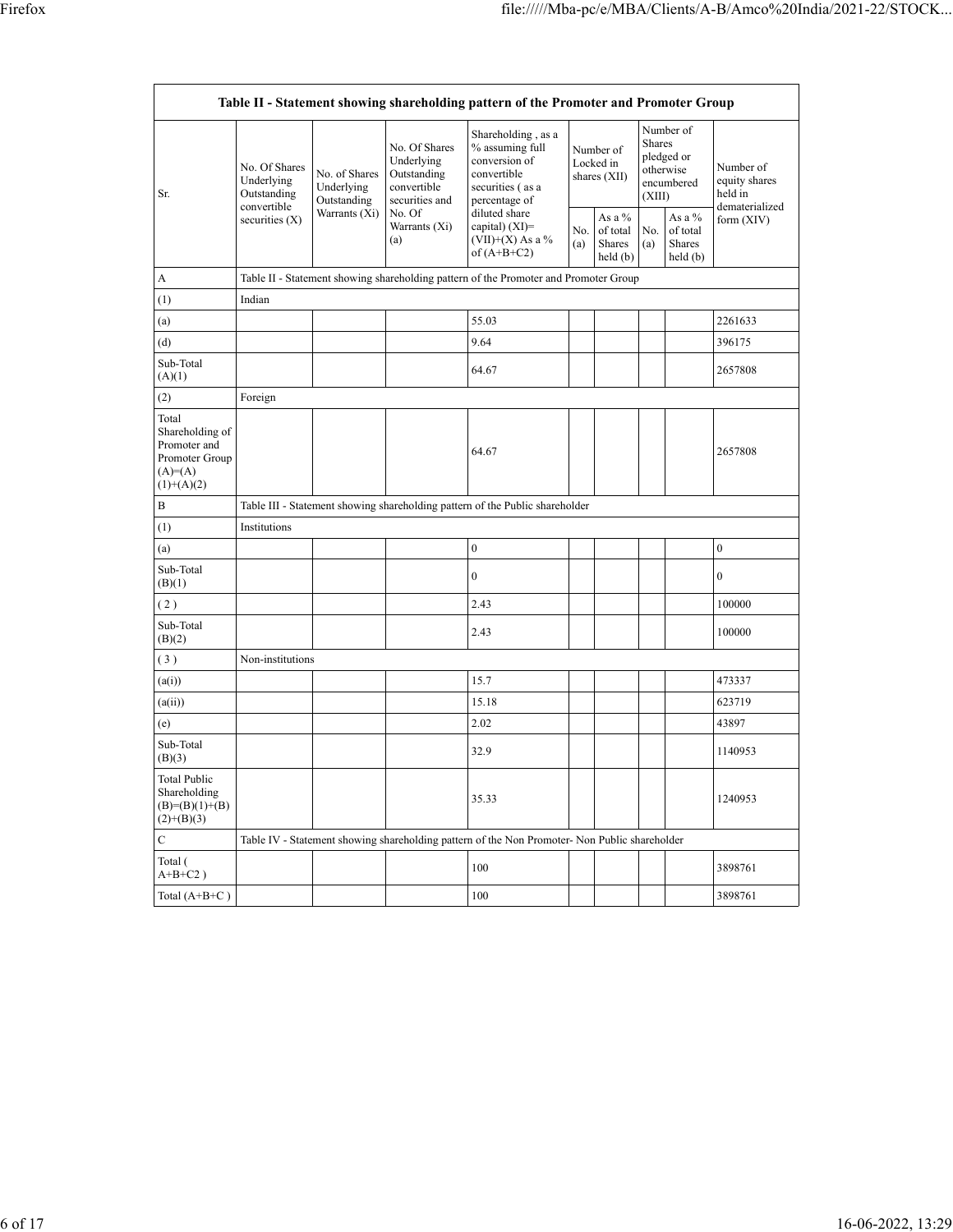| <b>Individuals/Hindu undivided Family</b>                                                                                                                                                   |                                                               |                      |              |                |            |               |              |  |  |
|---------------------------------------------------------------------------------------------------------------------------------------------------------------------------------------------|---------------------------------------------------------------|----------------------|--------------|----------------|------------|---------------|--------------|--|--|
| Searial No.                                                                                                                                                                                 | $\mathbf{1}$                                                  | $\overline{c}$       | 3            | $\overline{4}$ | 5          | 6             | 7            |  |  |
| Name of the<br>Shareholders (I)                                                                                                                                                             | Surender Kumar<br>Gupta                                       | Vijay Laxmi<br>Gupta | Rajeev Gupta | Vidhu Gupta    | Rhea Gupta | Rupashi Gupta | Poonam Gupta |  |  |
| PAN(II)                                                                                                                                                                                     | AAEPG8178K                                                    | AFMPG4899J           | AACPG4667P   | AERPG2361P     | BPLPG8328C | BZGPG8404G    | AAIPG7655H   |  |  |
| No. of fully paid<br>up equity shares<br>held (IV)                                                                                                                                          | 701029                                                        | 399300               | 658750       | 173053         | 50000      | 50000         | 175100       |  |  |
| No. Of Partly paid-<br>up equity shares<br>held (V)                                                                                                                                         |                                                               |                      |              |                |            |               |              |  |  |
| No. Of shares<br>underlying<br>Depository<br>Receipts (VI)                                                                                                                                  |                                                               |                      |              |                |            |               |              |  |  |
| Total nos. shares<br>$held (VII) =$<br>$(IV)+(V)+(VI)$                                                                                                                                      | 701029                                                        | 399300               | 658750       | 173053         | 50000      | 50000         | 175100       |  |  |
| Shareholding as a<br>% of total no. of<br>shares (calculated<br>as per SCRR,<br>1957) (VIII) As a<br>% of $(A+B+C2)$                                                                        | 17.06                                                         | 9.72                 | 16.03        | 4.21           | 1.22       | 1.22          | 4.26         |  |  |
|                                                                                                                                                                                             | Number of Voting Rights held in each class of securities (IX) |                      |              |                |            |               |              |  |  |
| Class eg:X                                                                                                                                                                                  | 701029                                                        | 399300               | 658750       | 173053         | 50000      | 50000         | 175100       |  |  |
| Class eg:y<br>Total                                                                                                                                                                         | 701029                                                        | 399300               | 658750       |                | 50000      | 50000         | 175100       |  |  |
| Total as a % of                                                                                                                                                                             |                                                               |                      |              | 173053         |            |               |              |  |  |
| Total Voting rights                                                                                                                                                                         | 17.06                                                         | 9.72                 | 16.03        | 4.21           | 1.22       | 1.22          | 4.26         |  |  |
| No. Of Shares<br>Underlying<br>Outstanding<br>convertible<br>securities (X)<br>No. of Shares<br>Underlying<br>Outstanding                                                                   |                                                               |                      |              |                |            |               |              |  |  |
| Warrants (Xi)<br>No. Of Shares<br>Underlying<br>Outstanding<br>convertible<br>securities and No.<br>Of Warrants (Xi)<br>(a)                                                                 |                                                               |                      |              |                |            |               |              |  |  |
| Shareholding, as a<br>% assuming full<br>conversion of<br>convertible<br>securities (as a<br>percentage of<br>diluted share<br>capital) $(XI)$ =<br>$(VII)+(Xi)(a)$ As a<br>% of $(A+B+C2)$ | 17.06                                                         | 9.72                 | 16.03        | 4.21           | 1.22       | 1.22          | 4.26         |  |  |
| Number of Locked in shares (XII)                                                                                                                                                            |                                                               |                      |              |                |            |               |              |  |  |
| No. (a)                                                                                                                                                                                     |                                                               |                      |              |                |            |               |              |  |  |
| As a % of total<br>Shares held (b)                                                                                                                                                          |                                                               |                      |              |                |            |               |              |  |  |
|                                                                                                                                                                                             | Number of Shares pledged or otherwise encumbered (XIII)       |                      |              |                |            |               |              |  |  |
| No. (a)<br>As a % of total<br>Shares held (b)                                                                                                                                               |                                                               |                      |              |                |            |               |              |  |  |
| Number of equity<br>shares held in<br>dematerialized<br>form (XIV)                                                                                                                          | 701029                                                        | 399300               | 658750       | 173053         | 50000      | 50000         | 175100       |  |  |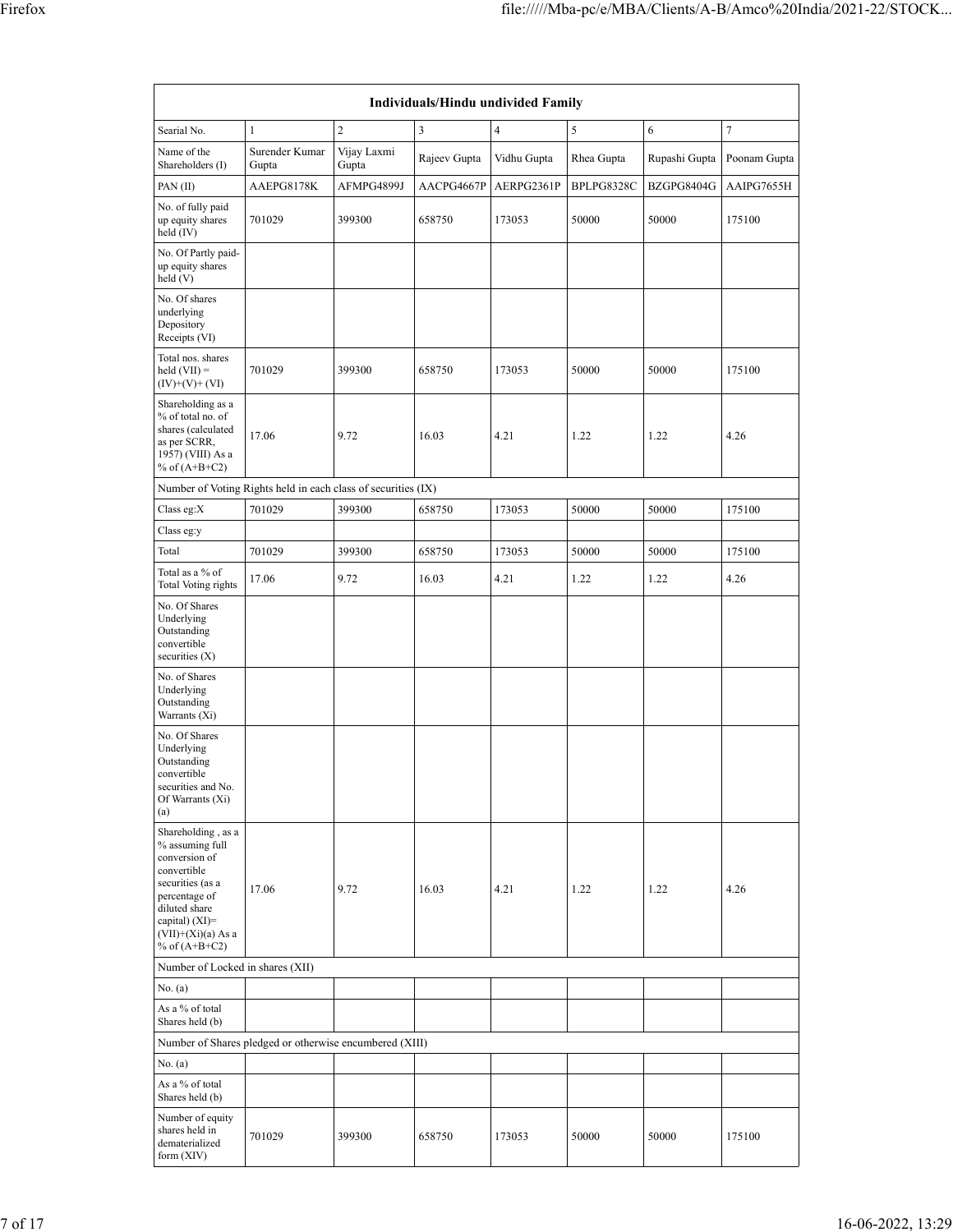|  | Reason for not providing PAN |  |
|--|------------------------------|--|

| Reason for not providing PAN    |          |                   |          |                   |                   |                   |                   |  |  |
|---------------------------------|----------|-------------------|----------|-------------------|-------------------|-------------------|-------------------|--|--|
| Reason for not<br>providing PAN |          |                   |          |                   |                   |                   |                   |  |  |
| Shareholder type                | Promoter | Promoter<br>Group | Promoter | Promoter<br>Group | Promoter<br>Group | Promoter<br>Group | Promoter<br>Group |  |  |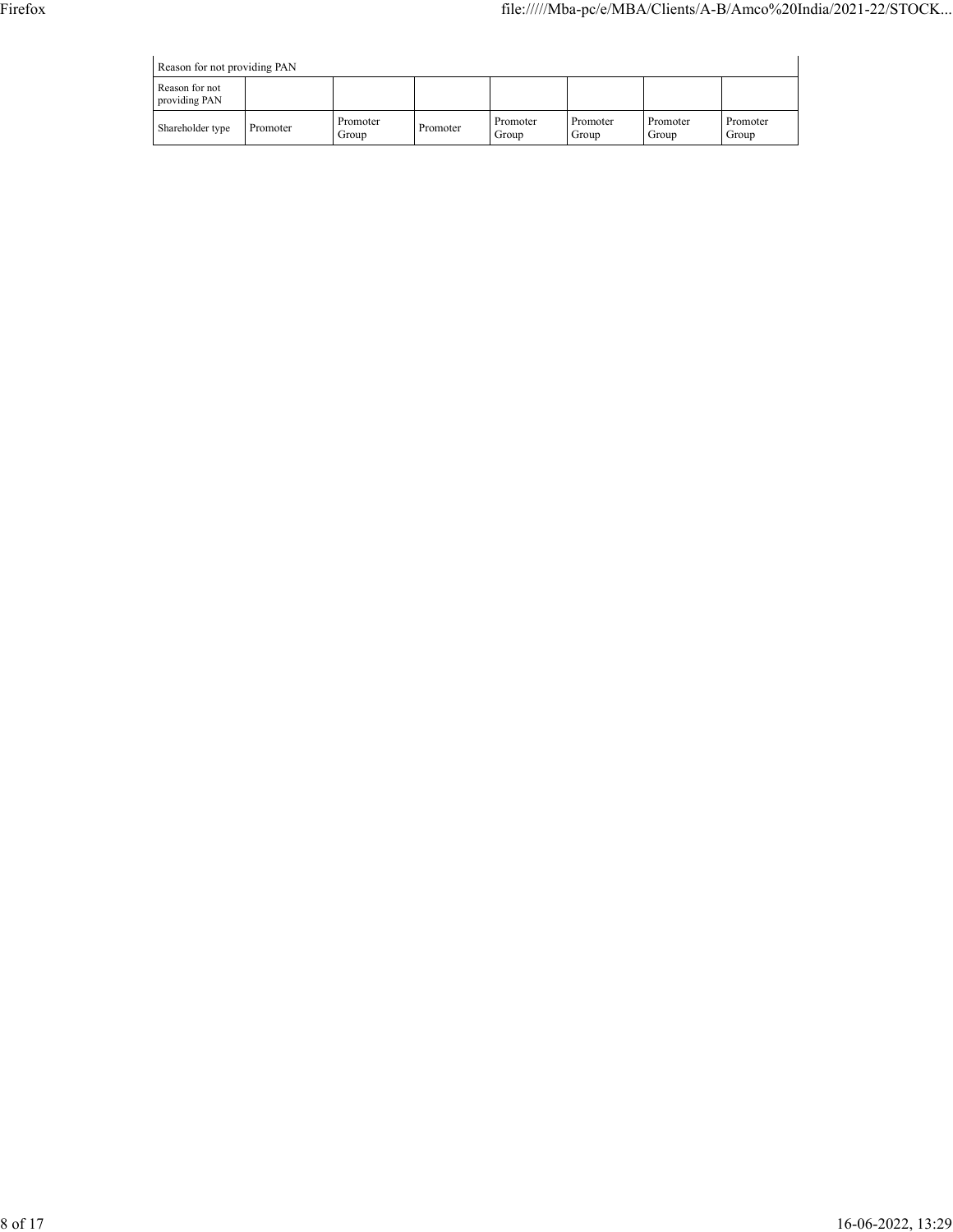| Individuals/Hindu undivided Family                                                                                                                                                          |                                                               |                       |  |  |  |  |  |  |
|---------------------------------------------------------------------------------------------------------------------------------------------------------------------------------------------|---------------------------------------------------------------|-----------------------|--|--|--|--|--|--|
| Searial No.                                                                                                                                                                                 | 8                                                             |                       |  |  |  |  |  |  |
| Name of the<br>Shareholders (I)                                                                                                                                                             | Surender Kumar Gupta HUF                                      | Click here to go back |  |  |  |  |  |  |
| PAN(II)                                                                                                                                                                                     | AAIHS7688N                                                    | Total                 |  |  |  |  |  |  |
| No. of fully paid<br>up equity shares<br>held (IV)                                                                                                                                          | 54401                                                         | 2261633               |  |  |  |  |  |  |
| No. Of Partly paid-<br>up equity shares<br>held(V)                                                                                                                                          |                                                               |                       |  |  |  |  |  |  |
| No. Of shares<br>underlying<br>Depository<br>Receipts (VI)                                                                                                                                  |                                                               |                       |  |  |  |  |  |  |
| Total nos. shares<br>held $(VII) =$<br>$(IV)+(V)+(VI)$                                                                                                                                      | 54401                                                         | 2261633               |  |  |  |  |  |  |
| Shareholding as a<br>% of total no. of<br>shares (calculated<br>as per SCRR,<br>1957) (VIII) As a<br>% of $(A+B+C2)$                                                                        | 1.32                                                          | 55.03                 |  |  |  |  |  |  |
|                                                                                                                                                                                             | Number of Voting Rights held in each class of securities (IX) |                       |  |  |  |  |  |  |
| Class eg: $X$                                                                                                                                                                               | 54401                                                         | 2261633               |  |  |  |  |  |  |
| Class eg:y                                                                                                                                                                                  |                                                               |                       |  |  |  |  |  |  |
| Total                                                                                                                                                                                       | 54401                                                         | 2261633               |  |  |  |  |  |  |
| Total as a % of<br>Total Voting rights                                                                                                                                                      | 1.32                                                          | 55.03                 |  |  |  |  |  |  |
| No. Of Shares<br>Underlying<br>Outstanding<br>convertible<br>securities (X)                                                                                                                 |                                                               |                       |  |  |  |  |  |  |
| No. of Shares<br>Underlying<br>Outstanding<br>Warrants (Xi)                                                                                                                                 |                                                               |                       |  |  |  |  |  |  |
| No. Of Shares<br>Underlying<br>Outstanding<br>convertible<br>securities and No.<br>Of Warrants (Xi)<br>(a)                                                                                  |                                                               |                       |  |  |  |  |  |  |
| Shareholding, as a<br>% assuming full<br>conversion of<br>convertible<br>securities (as a<br>percentage of<br>diluted share<br>capital) $(XI)$ =<br>$(VII)+(Xi)(a)$ As a<br>% of $(A+B+C2)$ | 1.32                                                          | 55.03                 |  |  |  |  |  |  |
| Number of Locked in shares (XII)                                                                                                                                                            |                                                               |                       |  |  |  |  |  |  |
| No. (a)                                                                                                                                                                                     |                                                               |                       |  |  |  |  |  |  |
| As a % of total<br>Shares held (b)                                                                                                                                                          |                                                               |                       |  |  |  |  |  |  |
|                                                                                                                                                                                             | Number of Shares pledged or otherwise encumbered (XIII)       |                       |  |  |  |  |  |  |
| No. (a)<br>As a % of total<br>Shares held (b)                                                                                                                                               |                                                               |                       |  |  |  |  |  |  |
| Number of equity<br>shares held in<br>dematerialized<br>form (XIV)                                                                                                                          | 54401                                                         | 2261633               |  |  |  |  |  |  |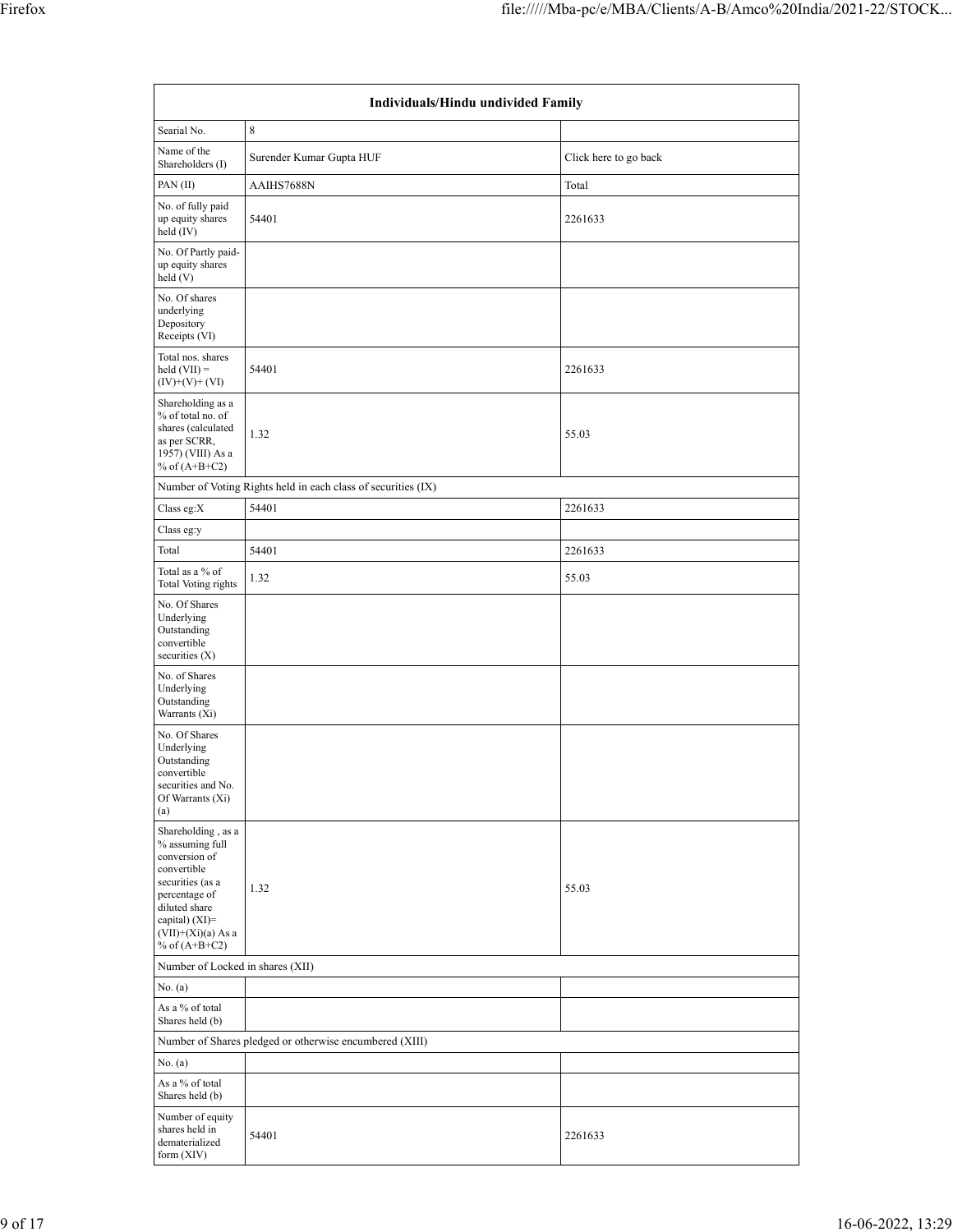| Reason for not providing PAN    |                |  |  |  |  |  |  |
|---------------------------------|----------------|--|--|--|--|--|--|
| Reason for not<br>providing PAN |                |  |  |  |  |  |  |
| Shareholder type                | Promoter Group |  |  |  |  |  |  |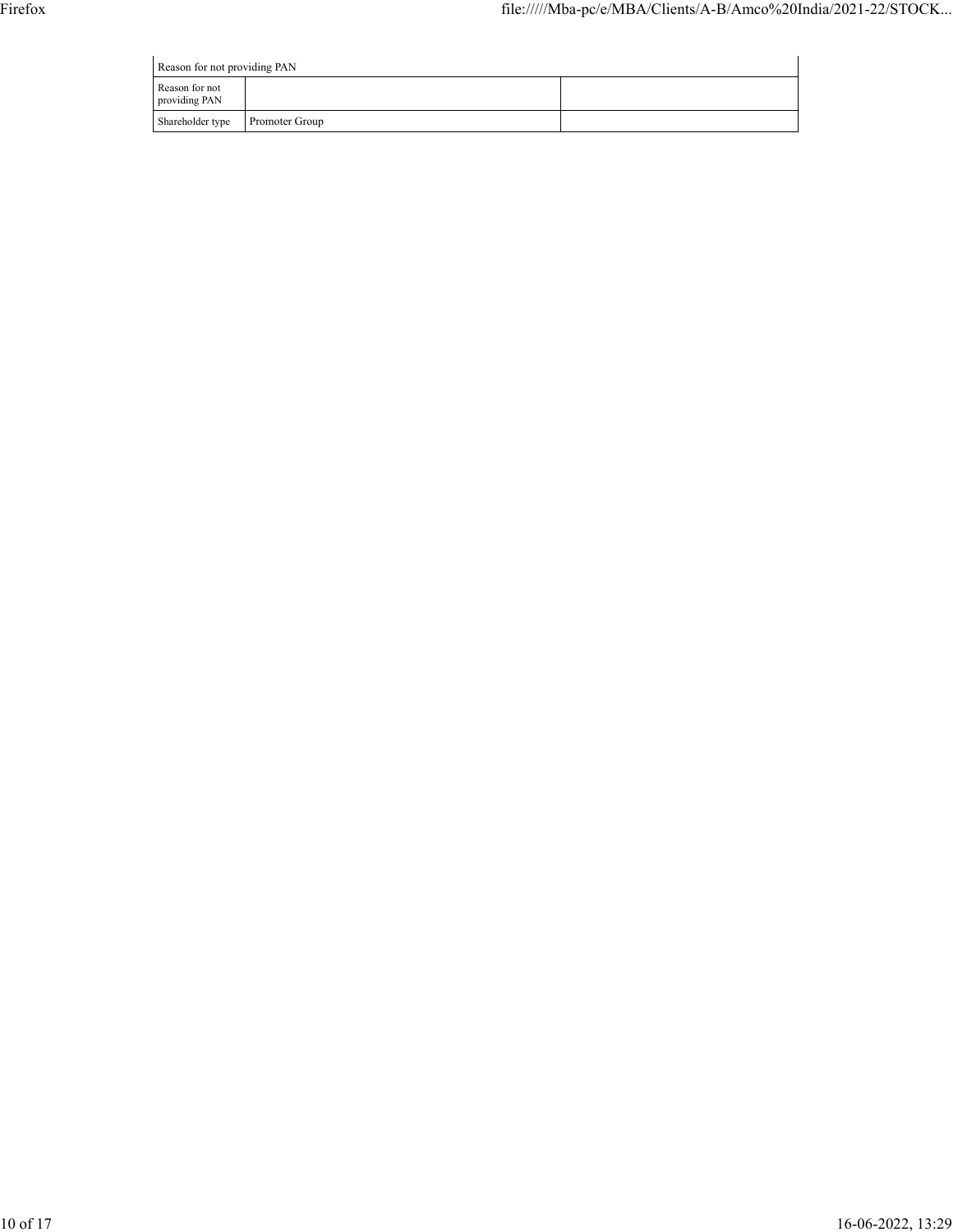| Any Other (specify)                                                                                                                                                                  |                                                               |                       |  |  |  |  |  |  |
|--------------------------------------------------------------------------------------------------------------------------------------------------------------------------------------|---------------------------------------------------------------|-----------------------|--|--|--|--|--|--|
| Searial No.                                                                                                                                                                          | $\mathbf{1}$                                                  |                       |  |  |  |  |  |  |
| Category                                                                                                                                                                             | <b>Bodies Corporate</b>                                       | Click here to go back |  |  |  |  |  |  |
| Name of the<br>Shareholders (I)                                                                                                                                                      | AMC Coated Fabrics Private Limited                            |                       |  |  |  |  |  |  |
| PAN (II)                                                                                                                                                                             | AAACA0455L                                                    | Total                 |  |  |  |  |  |  |
| No. of the<br>Shareholders (I)                                                                                                                                                       | 1                                                             | 1                     |  |  |  |  |  |  |
| No. of fully paid<br>up equity shares<br>held (IV)                                                                                                                                   | 396175                                                        | 396175                |  |  |  |  |  |  |
| No. Of Partly paid-<br>up equity shares<br>held (V)                                                                                                                                  |                                                               |                       |  |  |  |  |  |  |
| No. Of shares<br>underlying<br>Depository<br>Receipts (VI)                                                                                                                           |                                                               |                       |  |  |  |  |  |  |
| Total nos. shares<br>$\text{held (VII)} =$<br>$(IV)+(V)+(VI)$                                                                                                                        | 396175                                                        | 396175                |  |  |  |  |  |  |
| Shareholding as a<br>% of total no. of<br>shares (calculated<br>as per SCRR,<br>1957) (VIII) As a<br>% of $(A+B+C2)$                                                                 | 9.64                                                          | 9.64                  |  |  |  |  |  |  |
|                                                                                                                                                                                      | Number of Voting Rights held in each class of securities (IX) |                       |  |  |  |  |  |  |
| Class eg: $\mathbf X$                                                                                                                                                                | 396175                                                        | 396175                |  |  |  |  |  |  |
| Class eg:y                                                                                                                                                                           |                                                               |                       |  |  |  |  |  |  |
| Total                                                                                                                                                                                | 396175                                                        | 396175                |  |  |  |  |  |  |
| Total as a % of<br>Total Voting rights                                                                                                                                               | 9.64                                                          | 9.64                  |  |  |  |  |  |  |
| No. Of Shares<br>Underlying<br>Outstanding<br>convertible<br>securities (X)                                                                                                          |                                                               |                       |  |  |  |  |  |  |
| No. of Shares<br>Underlying<br>Outstanding<br>Warrants (Xi)                                                                                                                          |                                                               |                       |  |  |  |  |  |  |
| No. Of Shares<br>Underlying<br>Outstanding<br>convertible<br>securities and No.<br>Of Warrants (Xi)<br>(a)                                                                           |                                                               |                       |  |  |  |  |  |  |
| Shareholding, as a<br>% assuming full<br>conversion of<br>convertible<br>securities (as a<br>percentage of<br>diluted share<br>capital) (XI)=<br>$(VII)+(X)$ As a %<br>of $(A+B+C2)$ | 9.64                                                          | 9.64                  |  |  |  |  |  |  |
| Number of Locked in shares (XII)                                                                                                                                                     |                                                               |                       |  |  |  |  |  |  |
| No. (a)                                                                                                                                                                              |                                                               |                       |  |  |  |  |  |  |
| As a % of total<br>Shares held (b)                                                                                                                                                   |                                                               |                       |  |  |  |  |  |  |
|                                                                                                                                                                                      | Number of Shares pledged or otherwise encumbered (XIII)       |                       |  |  |  |  |  |  |
| No. (a)                                                                                                                                                                              |                                                               |                       |  |  |  |  |  |  |
| As a % of total<br>Shares held (b)                                                                                                                                                   |                                                               |                       |  |  |  |  |  |  |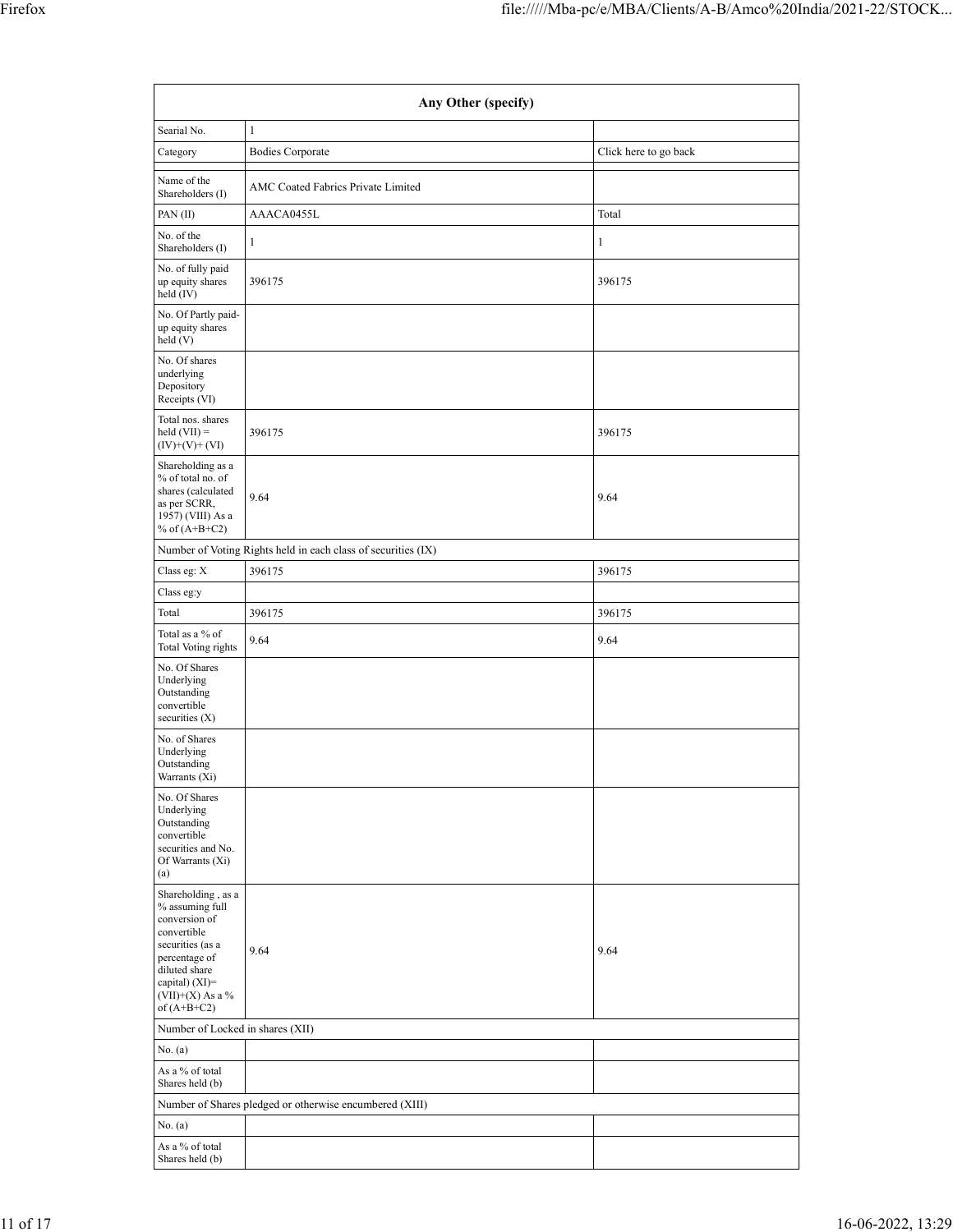| Number of equity<br>shares held in<br>dematerialized<br>form $(XIV)$ | 396175         | 396175 |
|----------------------------------------------------------------------|----------------|--------|
| Reason for not providing PAN                                         |                |        |
| Reason for not<br>providing PAN                                      |                |        |
| Shareholder type                                                     | Promoter Group |        |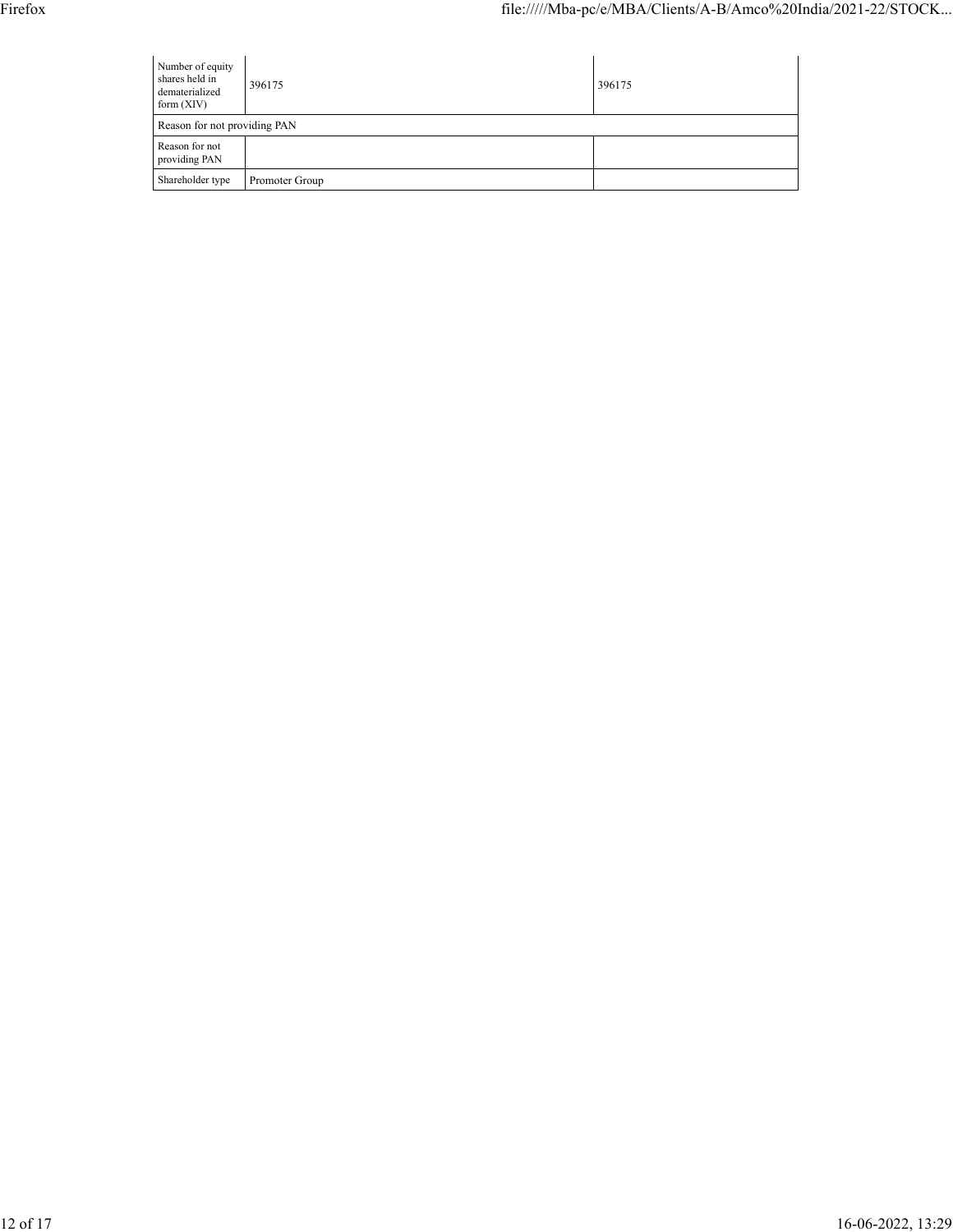|                                                                                                                                                                                      | Central Government/ State Government(s)/ President of India       |                       |
|--------------------------------------------------------------------------------------------------------------------------------------------------------------------------------------|-------------------------------------------------------------------|-----------------------|
| Searial No.                                                                                                                                                                          | 1                                                                 |                       |
| Name of the<br>Shareholders (I)                                                                                                                                                      | THE PRADESHIYA INDUSTRIAL AND INVESTMENT CORPORATION OF U.P. LTD. | Click here to go back |
| PAN(II)                                                                                                                                                                              | AAACT6517A                                                        | Total                 |
| No. of fully paid<br>up equity shares<br>held (IV)                                                                                                                                   | 100000                                                            | 100000                |
| No. Of Partly paid-<br>up equity shares<br>held (V)                                                                                                                                  |                                                                   |                       |
| No. Of shares<br>underlying<br>Depository<br>Receipts (VI)                                                                                                                           |                                                                   |                       |
| Total nos. shares<br>$\text{held (VII)} =$<br>$(IV)+(V)+(VI)$                                                                                                                        | 100000                                                            | 100000                |
| Shareholding as a<br>% of total no. of<br>shares (calculated<br>as per SCRR,<br>1957) (VIII) As a<br>% of $(A+B+C2)$                                                                 | 2.43                                                              | 2.43                  |
|                                                                                                                                                                                      | Number of Voting Rights held in each class of securities (IX)     |                       |
| Class eg: X<br>Class eg:y                                                                                                                                                            | 100000                                                            | 100000                |
| Total                                                                                                                                                                                | 100000                                                            | 100000                |
| Total as a % of<br>Total Voting rights                                                                                                                                               | 2.43                                                              | 2.43                  |
| No. Of Shares<br>Underlying<br>Outstanding<br>convertible<br>securities $(X)$                                                                                                        |                                                                   |                       |
| No. of Shares<br>Underlying<br>Outstanding<br>Warrants (Xi)                                                                                                                          |                                                                   |                       |
| No. Of Shares<br>Underlying<br>Outstanding<br>convertible<br>securities and No.<br>Of Warrants (Xi)<br>(a)                                                                           |                                                                   |                       |
| Shareholding, as a<br>% assuming full<br>conversion of<br>convertible<br>securities (as a<br>percentage of<br>diluted share<br>capital) (XI)=<br>$(VII)+(X)$ As a %<br>of $(A+B+C2)$ | 2.43                                                              | 2.43                  |
| Number of Locked in shares (XII)                                                                                                                                                     |                                                                   |                       |
| No. (a)                                                                                                                                                                              |                                                                   |                       |
| As a % of total<br>Shares held (b)                                                                                                                                                   |                                                                   |                       |
| Number of equity<br>shares held in<br>dematerialized<br>form $(XIV)$                                                                                                                 | 100000                                                            | 100000                |
| Reason for not providing PAN                                                                                                                                                         |                                                                   |                       |
| Reason for not<br>providing PAN                                                                                                                                                      |                                                                   |                       |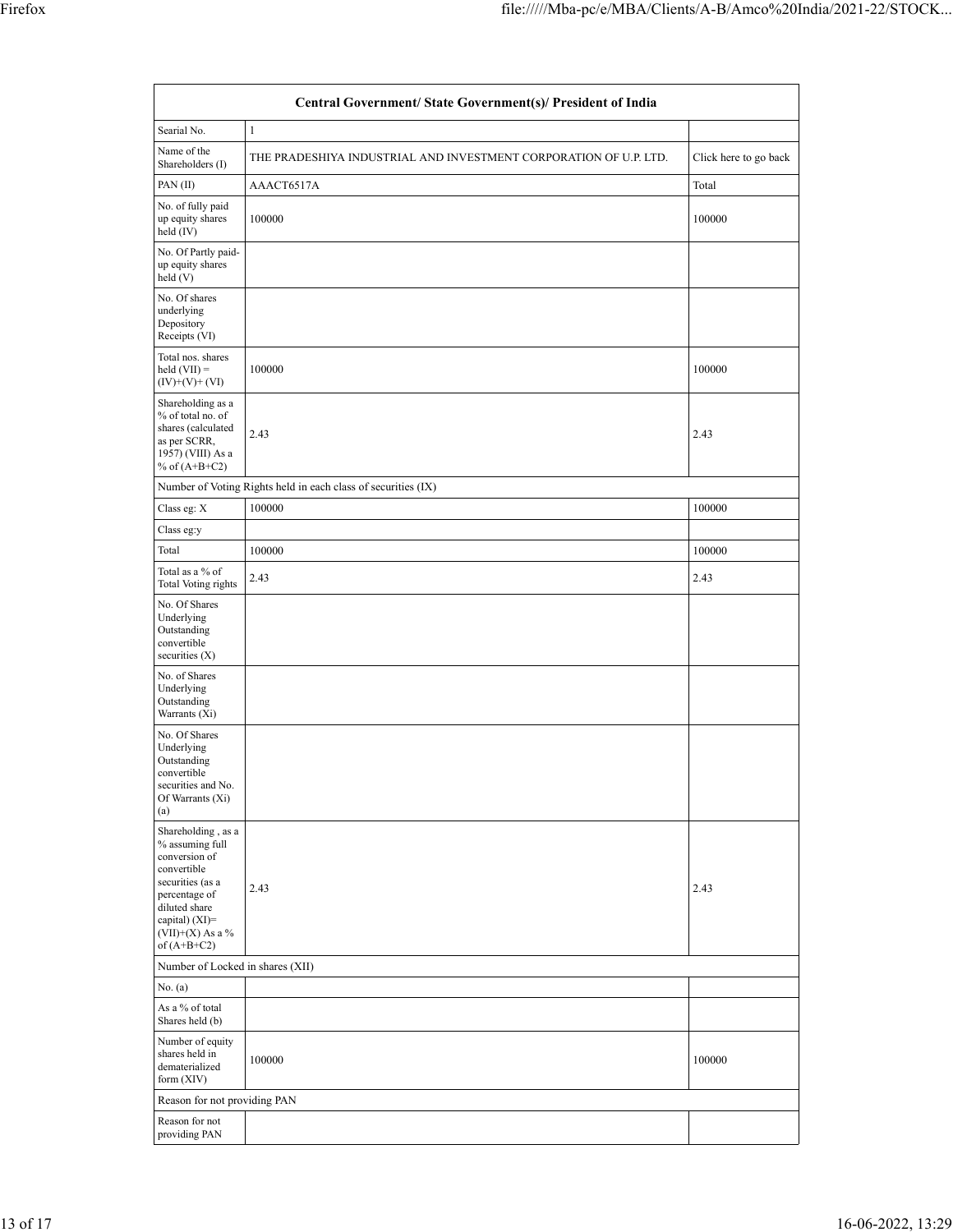|                                                                                                                                                                                      | Individuals - ii. Individual shareholders holding nominal share capital in excess of Rs. 2 lakhs. |                     |                         |                |                       |  |
|--------------------------------------------------------------------------------------------------------------------------------------------------------------------------------------|---------------------------------------------------------------------------------------------------|---------------------|-------------------------|----------------|-----------------------|--|
| Searial No.                                                                                                                                                                          | $\mathbf{1}$                                                                                      | $\overline{c}$      | $\overline{\mathbf{3}}$ | $\overline{4}$ |                       |  |
| Name of the<br>Shareholders (I)                                                                                                                                                      | Harsha Hitesh Javeri                                                                              | Hitesh Ramji Javeri | Raju Ajit Bhandari      | Sangeetha S    | Click here to go back |  |
| PAN(II)                                                                                                                                                                              | AAEPJ7739F                                                                                        | AABPJ4691H          | AELPB2295P              | AIJPS3739F     | Total                 |  |
| No. of fully paid<br>up equity shares<br>70000<br>held (IV)                                                                                                                          |                                                                                                   | 70200               | 269964                  | 161765         | 571929                |  |
| No. Of Partly paid-<br>up equity shares<br>held (V)                                                                                                                                  |                                                                                                   |                     |                         |                |                       |  |
| No. Of shares<br>underlying<br>Depository<br>Receipts (VI)                                                                                                                           |                                                                                                   |                     |                         |                |                       |  |
| Total nos. shares<br>$\text{held (VII)} =$<br>$(IV)+(V)+(VI)$                                                                                                                        | 70000                                                                                             | 70200               | 269964                  | 161765         | 571929                |  |
| Shareholding as a<br>% of total no. of<br>shares (calculated<br>as per SCRR,<br>1957) (VIII) As a<br>% of $(A+B+C2)$                                                                 | 1.7                                                                                               | 1.71                | 6.57                    | 13.92          |                       |  |
|                                                                                                                                                                                      | Number of Voting Rights held in each class of securities (IX)                                     |                     |                         |                |                       |  |
| Class eg: X                                                                                                                                                                          | 70000                                                                                             | 70200               | 269964                  | 161765         | 571929                |  |
| Class eg:y                                                                                                                                                                           |                                                                                                   |                     |                         |                |                       |  |
| Total                                                                                                                                                                                | 70000                                                                                             | 70200               | 269964                  | 161765         | 571929                |  |
| Total as a % of<br>Total Voting rights                                                                                                                                               | 1.7                                                                                               | 1.71                | 6.57                    | 3.94           | 13.92                 |  |
| No. Of Shares<br>Underlying<br>Outstanding<br>convertible<br>securities $(X)$<br>No. of Shares<br>Underlying<br>Outstanding                                                          |                                                                                                   |                     |                         |                |                       |  |
| Warrants (Xi)<br>No. Of Shares<br>Underlying<br>Outstanding<br>convertible<br>securities and No.<br>Of Warrants (Xi)<br>(a)                                                          |                                                                                                   |                     |                         |                |                       |  |
| Shareholding, as a<br>% assuming full<br>conversion of<br>convertible<br>securities (as a<br>percentage of<br>diluted share<br>capital) (XI)=<br>$(VII)+(X)$ As a %<br>of $(A+B+C2)$ | 1.7                                                                                               | 1.71                | 6.57                    | 3.94           | 13.92                 |  |
| Number of Locked in shares (XII)                                                                                                                                                     |                                                                                                   |                     |                         |                |                       |  |
| No. (a)                                                                                                                                                                              |                                                                                                   |                     |                         |                |                       |  |
| As a % of total<br>Shares held (b)                                                                                                                                                   |                                                                                                   |                     |                         |                |                       |  |
| Number of equity<br>shares held in<br>dematerialized<br>form $(XIV)$                                                                                                                 | 70000                                                                                             | 70200               | 269964                  | 161765         | 571929                |  |
| Reason for not providing PAN                                                                                                                                                         |                                                                                                   |                     |                         |                |                       |  |
| Reason for not<br>providing PAN                                                                                                                                                      |                                                                                                   |                     |                         |                |                       |  |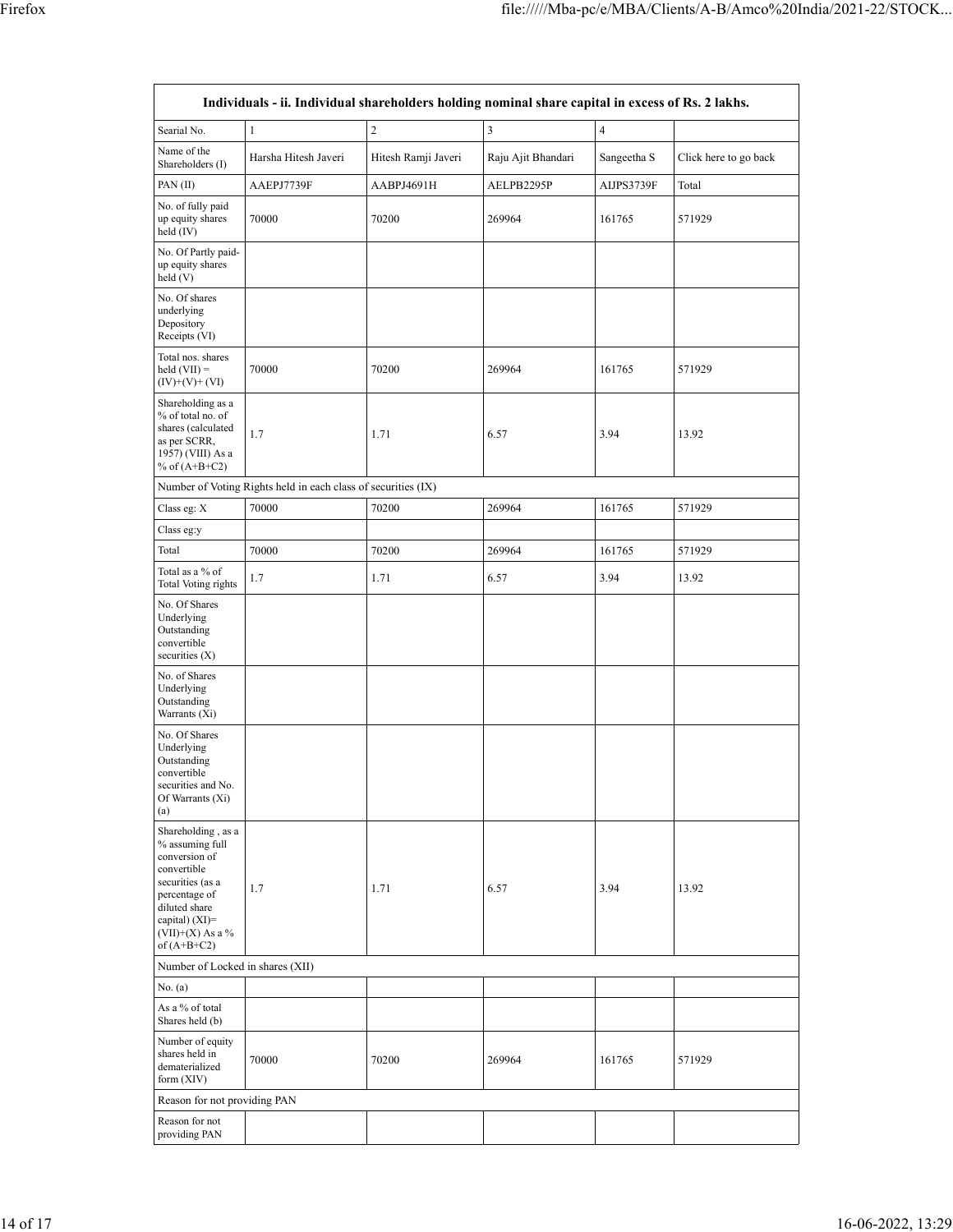|                                                                                                                                                                                      | Any Other (specify)                                           |                         |                           |                |                       |  |  |  |  |  |  |
|--------------------------------------------------------------------------------------------------------------------------------------------------------------------------------------|---------------------------------------------------------------|-------------------------|---------------------------|----------------|-----------------------|--|--|--|--|--|--|
| Searial No.                                                                                                                                                                          | $\mathbf{1}$                                                  | $\overline{c}$          | 3                         | $\overline{4}$ |                       |  |  |  |  |  |  |
| Category                                                                                                                                                                             | <b>Bodies Corporate</b>                                       | <b>Clearing Members</b> | Non-Resident Indian (NRI) | HUF            |                       |  |  |  |  |  |  |
| Category / More<br>than 1 percentage                                                                                                                                                 | Category                                                      | Category                | Category                  | Category       |                       |  |  |  |  |  |  |
| Name of the<br>Shareholders (I)                                                                                                                                                      |                                                               |                         |                           |                | Click here to go back |  |  |  |  |  |  |
| PAN (II)                                                                                                                                                                             |                                                               |                         |                           |                | Total                 |  |  |  |  |  |  |
| No. of the<br>Shareholders (I)                                                                                                                                                       | 16                                                            | 6                       | 40                        | 29             | 91                    |  |  |  |  |  |  |
| No. of fully paid<br>up equity shares<br>held (IV)                                                                                                                                   | 25652                                                         | 1677                    | 44635                     | 10934          | 82898                 |  |  |  |  |  |  |
| No. Of Partly paid-<br>up equity shares<br>held (V)                                                                                                                                  |                                                               |                         |                           |                |                       |  |  |  |  |  |  |
| No. Of shares<br>underlying<br>Depository<br>Receipts (VI)                                                                                                                           |                                                               |                         |                           |                |                       |  |  |  |  |  |  |
| Total nos. shares<br>$held (VII) =$<br>$(IV)+(V)+(VI)$                                                                                                                               | 25652                                                         | 1677                    | 44635                     | 10934          | 82898                 |  |  |  |  |  |  |
| Shareholding as a<br>% of total no. of<br>shares (calculated<br>as per SCRR,<br>1957) (VIII) As a<br>% of $(A+B+C2)$                                                                 | 0.62                                                          | 0.04                    | 1.09                      | 0.27           | 2.02                  |  |  |  |  |  |  |
|                                                                                                                                                                                      | Number of Voting Rights held in each class of securities (IX) |                         |                           |                |                       |  |  |  |  |  |  |
| Class eg: $X$<br>Class eg:y                                                                                                                                                          | 25652                                                         | 1677                    | 44635                     | 10934          | 82898                 |  |  |  |  |  |  |
| Total                                                                                                                                                                                | 25652                                                         | 1677                    | 44635                     | 10934          | 82898                 |  |  |  |  |  |  |
| Total as a % of<br>Total Voting rights                                                                                                                                               | 0.62                                                          | 0.04                    | 1.09                      | 0.27           | 2.02                  |  |  |  |  |  |  |
| No. Of Shares<br>Underlying<br>Outstanding<br>convertible<br>securities $(X)$                                                                                                        |                                                               |                         |                           |                |                       |  |  |  |  |  |  |
| No. of Shares<br>Underlying<br>Outstanding<br>Warrants (Xi)                                                                                                                          |                                                               |                         |                           |                |                       |  |  |  |  |  |  |
| No. Of Shares<br>Underlying<br>Outstanding<br>convertible<br>securities and No.<br>Of Warrants (Xi)<br>(a)                                                                           |                                                               |                         |                           |                |                       |  |  |  |  |  |  |
| Shareholding, as a<br>% assuming full<br>conversion of<br>convertible<br>securities (as a<br>percentage of<br>diluted share<br>capital) (XI)=<br>$(VII)+(X)$ As a %<br>of $(A+B+C2)$ | 0.62                                                          | 0.04                    | 1.09                      | 0.27           | 2.02                  |  |  |  |  |  |  |
| Number of Locked in shares (XII)                                                                                                                                                     |                                                               |                         |                           |                |                       |  |  |  |  |  |  |
| No. (a)                                                                                                                                                                              |                                                               |                         |                           |                |                       |  |  |  |  |  |  |
| As a % of total<br>Shares held (b)                                                                                                                                                   |                                                               |                         |                           |                |                       |  |  |  |  |  |  |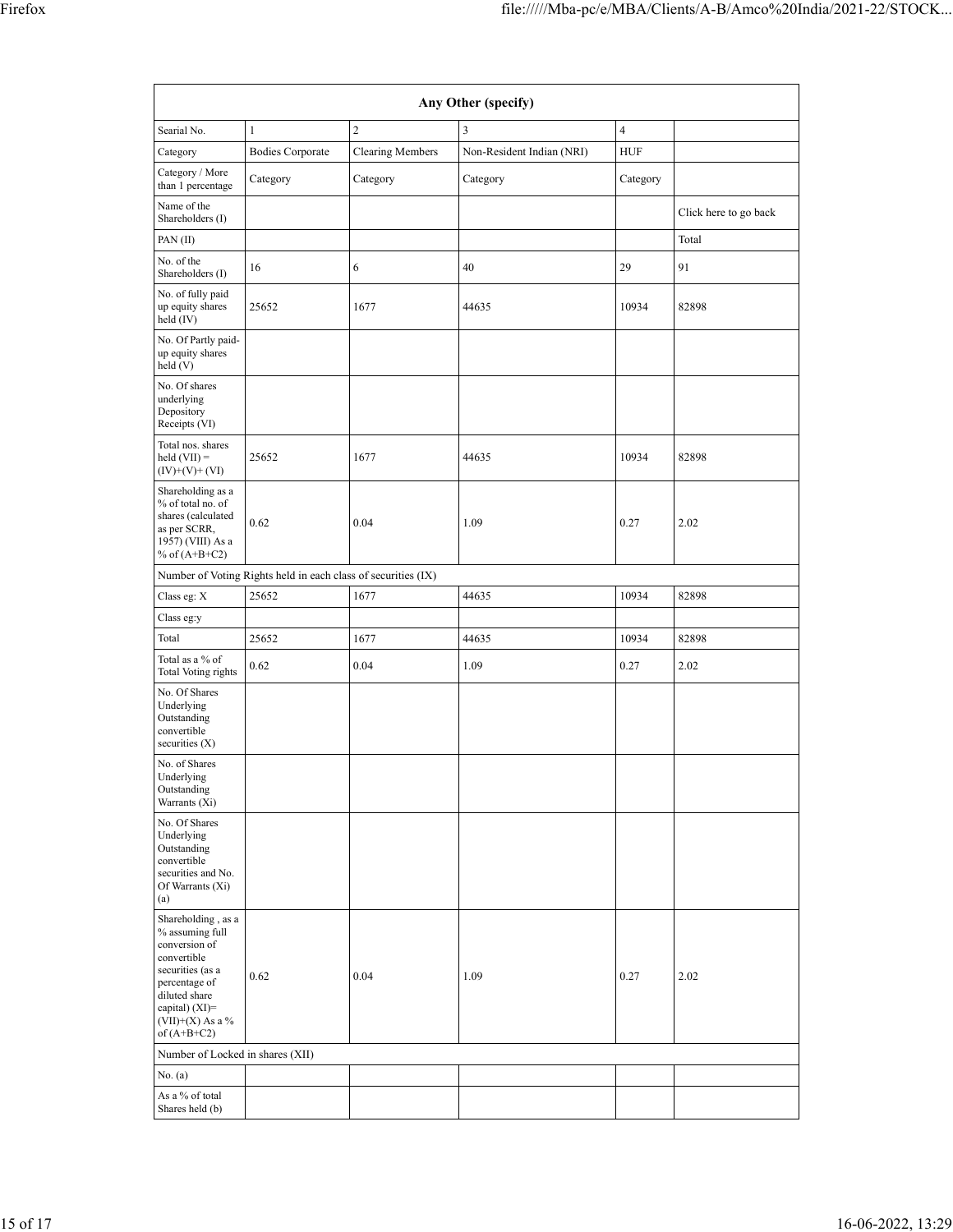| Number of equity<br>shares held in<br>24751<br>dematerialized<br>form $(XIV)$ |  | 1677 | 6535 | 10934 | 43897 |  |
|-------------------------------------------------------------------------------|--|------|------|-------|-------|--|
| Reason for not providing PAN                                                  |  |      |      |       |       |  |
| Reason for not<br>providing PAN                                               |  |      |      |       |       |  |